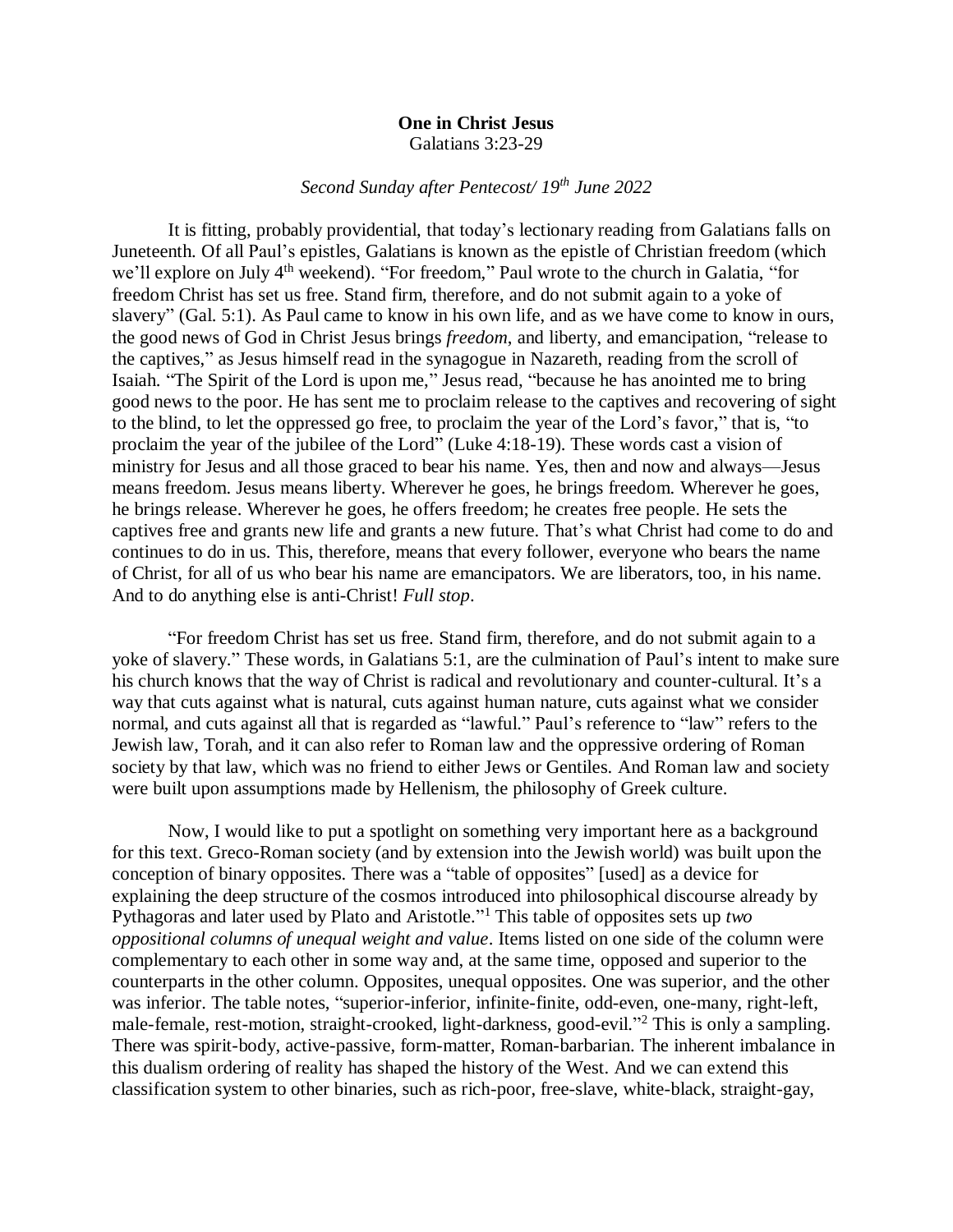us-them. It's also inherent within Judaism, Jew-Gentile. This way is the "law," the *nomos*. This is the way the world works from a Greco-Roman perspective, which also influenced Judaism.

And this "law," this given structure of things, this worldview, this way of putting everything together, all came crashing down for Paul when he realized that the law, this kind of law doesn't save us but further enslaves. Paul writes, "Now before faith came, we were imprisoned and guarded under the law until faith would be revealed. Therefore the law was our disciplinarian until Christ came, so that we might be justified by faith. But now that faith has come, we are no longer subject to a disciplinarian, for in Christ Jesus you are all children of God through faith" (Gal. 3:23-26). In other words, Paul says, we discovered in Christ that there is a different law at work, a different norm that now guides God's people, and that "law," that norm, that new *nomos* is love and grace. 3

The Jewish rabbi and philosopher Jacob Taubes (1923-1987), who was an expert on Paul's use of the term "law" throughout his letters, believed that Paul was both a "radical Jew" as well as a radical critic of Roman law and order. And he argues that the earthquake that shook the foundations of Paul's reality was the revelation that the law is not Lord, the law is not Caesar, and the law is not *imperator*. Jacob Taubes sums up the crisis for Paul in this way, "It isn't *nomos* [that is, the law] but rather the one who was nailed to the cross by [the law, by] *nomos* who is the [true] *imperator*!"<sup>4</sup> In other words, the one nailed to the cross by the law is now the true Lord. That's why Paul says, "Jesus is Lord" (Romans 10:19). Not the emperor. The crucified one is Lord, not Caesar, which means that the ordering of his laws, supported by its binary structure or scaffolding of reality, now all comes crashing down.

All that was considered valuable and of value before has now been transvalued. In fact, the gospel entails—to use the language of Friedrich Nietzsche (1844-1900), who was no friend of the gospel, but he indirectly points to what the gospel does—the gospel entails "the transvaluation of all the values of this world."<sup>5</sup> It's a radical shift of seismic proportions, a shift in consciousness, awareness, understanding, and knowledge. It's precisely for this reason—and only for this reason—Paul could write to the Galatians and elsewhere in his letters, this extraordinary claim, this profound, counter-cultural, revolutionary insight, an insight of knowledge and truth and wisdom and grace, it's only because of that experience that he could write these words: "There is no longer Jew or Greek, there is no longer slave or free, there is no longer male or female, for all of you are one in Christ Jesus" (Gal. 5:28).

It just takes your breath away. Unbelievable.

I wonder, did this insight come to Paul in a moment in a flash of insight, or did it take years of intense theological and inner, psychological struggle and work to get there? Either way, it's nothing less than the grace of God, an earthquake that shook the foundations of Paul's life and demolished all that he thought was true, shaking the foundation of everything true and strong and firm and lasting in his life and then sending him out into the world to preach this good news. "For freedom Christ has set us free. Stand firm, therefore, and do not submit again to a yoke of slavery."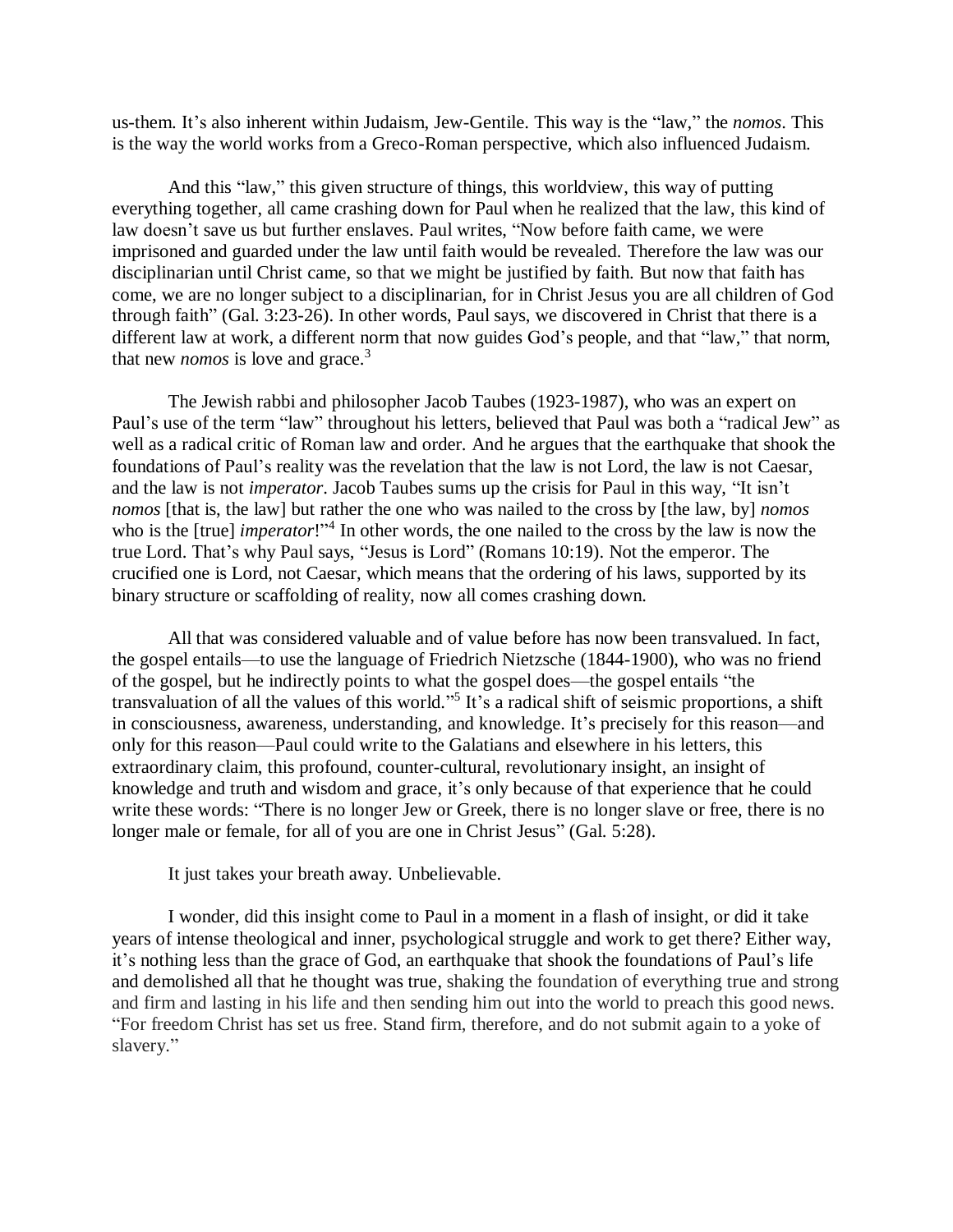Are we on the side of this freedom, or are we standing in the way? Are we people offering that good news and being emancipators, living by a new law, or are we as a church standing in the way?

I confess that I didn't know that June 19, Juneteenth, was an African American Emancipation Day until just a couple of years ago. Perhaps you're in the same boat. I knew that Abraham Lincoln's Emancipation Proclamation of January 1, 1863, only freed enslaved blacks in areas of the Confederacy occupied by the Union Army. Therefore, I always assumed slavery ended throughout the South on April 9, 1865, when Lee surrendered to Grant at Appomattox Court House. But, it took some time for the Union army to get to the far reaches of the Confederacy. Galveston, Texas, was the last region to come under Union control. Union Army General Gordon Granger's first order of business was to read to the people of Texas, General Order Number 3, on June 19, 1865, which began with these words: "The people of Texas are informed that in accordance with a Proclamation from the Executive of the United States, all slaves are free. This involves an absolute equality of rights and rights of property between" listen to this language—"former masters and slaves and the connection heretofore existing between them becomes that between employer and hired laborer." It says nothing about rights.

I have come to know that—and I find this striking—the Juneteenth celebrations in the black communities were church-centered festivities. They celebrated in churches. And I find it even more remarkable that Juneteenth celebrations were often called Jubilees, an obvious biblical reference. Christianity's history with the institution of slavery, as we all know, is mixed. We have done much for which we need to ask forgiveness. In fact, white Christians have done horrible things for which we need to seek forgiveness from our black and brown siblings; we need to repair the breach and bind up the wounds of the church and the nation. And by "we," I mean white Christians, the white church—which bears the responsibility, it's the responsibility of the predominantly white Church to do this work, seek forgiveness, and understand the sins of the past. Given what white Christians have done to blacks for centuries, if you think about it, it's nothing less than the grace of God that so many blacks have remained Christian today. Perhaps they have a deeper insight into what the God of Moses prefers.

Starting from the  $17<sup>th</sup>$  century in America, there were churches that were against the trade of enslaved Africans and the institution of slavery, but there were just as many churches that saw nothing wrong with slavery because they did not see Africans as human beings created in the image of God. Some pastors and theologians developed contorted, even depraved justifications of slavery, citing scripture. Some Presbyterian pastors fought against slavery, and some Presbyterian pastors did not. I was back in Princeton, NJ, recently and walked past the home of the first presidents of the university, founded by Presbyterians, and came across a new historical marker that tells a disturbing story. Sixteen enslaved men, women, and children were listed as the personal property of five former presidents of Princeton University—all Presbyterian ministers—including Jonathan Edwards. The marker lists the names of the enslaved – if known. Some churches supported slavery—in the south and the north. And some churches fought against slavery – both in the south and the north. There were Christians who refused to support Jim Crow and tried to dismantle its grotesque laws, and many Christians looked the other way. Some churches supported segregation or prospered from white flight after they left the city, such as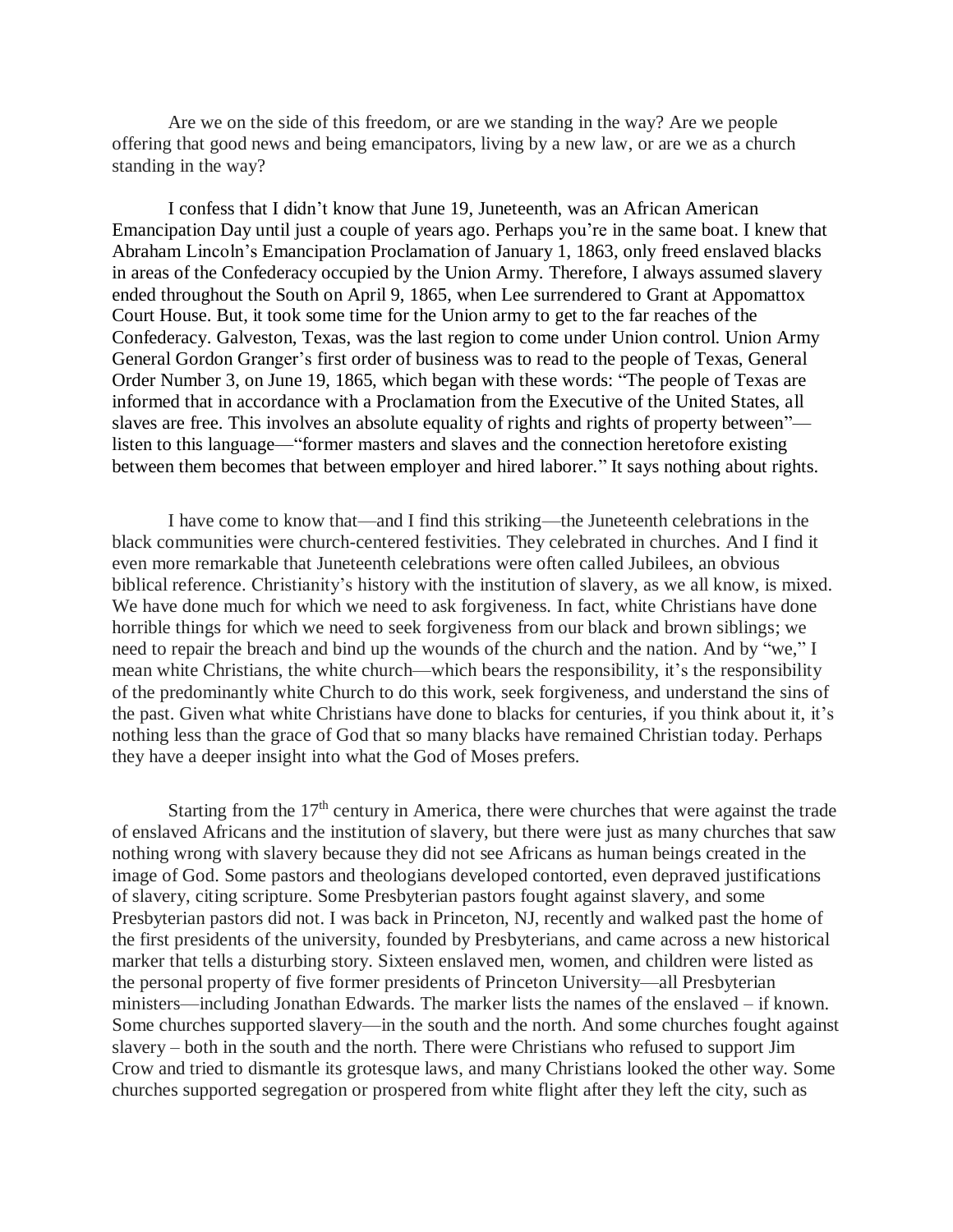Baltimore (we can easily list the churches in the presbytery). Some churches tried to integrate and stay in the city and paid a price. There are churches that supported the work of the civil rights movement and praised Dr. Martin Luther King, Jr, but there were just as many churches that were silent and had less than kind things to say of King. Today, some churches still refuse to say that black lives matter. Some pastors refuse to denounce racism as sin, fearing what their congregations will say or do to them. However, some churches are trying to do their part to bring awareness to the racism that sits in each one of us and to do their part to try to dismantle racism.

When we go over this painful history—and this is only the surface—and go back and consider the radical views of Paul, consider his views of the church and what it means to be Christian, it's easy to see how much the church got wrong about following Jesus, how much has been anti-Christ. And we see there's much for us to confess. We must confess our complicity in creating the structures and ideologies that have contributed to the mess we find ourselves in as a country, as the recent shooting in Buffalo, NY, reminds us all too clearly. Or the attack on predominantly brown children in Uvalde, Texas. Or look at the Patriot Front white supremacist group that planned last week's attack, a plan to unleash violence at a Pride event in Montana. Or think of the white supremacist groups among the insurrectionists on January 6, 2021, when the Confederate rebel flag was waved for the first time in the U.S. Capitol—while symbolically disturbing, it's nothing compared to what they would like to unleash upon this nation. While Christian flags and flags with the name JESUS were flying together in the mob that day, that was *not* the way of Jesus Christ. That is not the way of Jesus Christ. That is anti-Christ.

Now we can be down and depressed with this history. And this history is heavy. And sometimes, I think we just need to be uncomfortable with it all. And that's okay. To note our uncomfortableness.

But the good news—and I'm reluctant to go to the good news too quickly here—but the good news is that despite the many sins of the Church, and there are many, the Lord of the Church continues to work through us, dream through us, and strive with us, his people. "For freedom Christ has set us free." We who have experienced the freedom of Christ cannot sit by and withhold that same freedom from others or remain silent in the face of oppression or look the other way when we see someone bound or change the subject when we become uncomfortable. We can, of course, look away and do nothing and often do or stand in the way of another's freedom and emancipation, but as we know, that is not the way of Christ; that is the way of further enslavement, that way is the way of sin, the way of anti-Christ. Our way is Christ's way. We, the church, are being formed and reformed into a community where formerly disparate groups and races and identities can come together around this one table, around one Lord, to be Christ's people, to be one. The church still has something to say in this world today. We still have something to offer the healing of our society and nation. The church can be a voice of so much goodness, reform, and change. Let us look for the places and people that need liberating, that need emancipation, that need release, places, and people that need to know and feel the Lord's jubilee. Let us be liberators. Let us be emancipators. For *this* is the way of Christ.